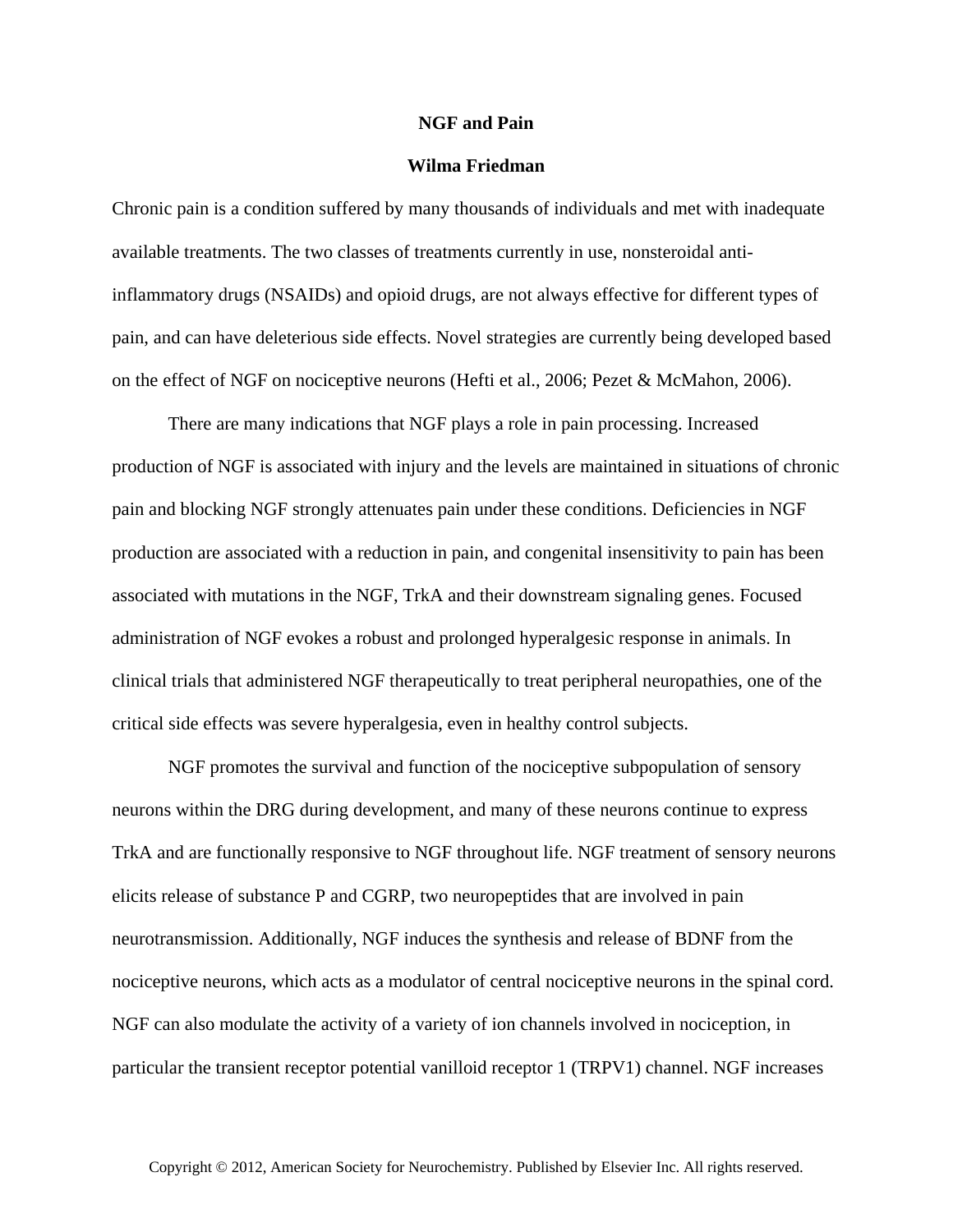expression of TRPV1 mRNA, facilitates insertion of these channels in the membrane resulting in a greater density of channels, and can lead to phosphorylation and greater activity of the channel, causing increased sensitivity to capsaicin. Thus, NGF regulates many aspects of nociceptive function in adulthood (Pezet & McMahon, 2006).

A strategy to block NGF either by sequestering the factor itself or blocking its binding to TrkA has proven to be efficacious in ameliorating pain in several animal models. Treatment with anti-NGF agents has diminished or reversed hyperalgesia in chronic inflammatory conditions in which the two established pain treatments, NSAIDs and opiates, either have limited efficacy or adverse side effects.

## **Strategies for modulating NGF in the treatment of pain**

Strategies for reducing NGF levels to treat pain have taken several forms, but the goal is to inhibit the binding of NGF to TrkA on the nociceptive neurons by using either competitive antagonists, or antibodies to NGF or to the binding domain of TrkA (Watson et al., 2008).

1. TrkA-Fc, the ligand binding domain of TrkA bound to the Fc portion of human IgG, yields a soluble molecule that binds NGF with high affinity and sequesters the ligand to prevent binding to TrkA on nociceptive neurons. Infusion of this TrkA-Fc prevented the pain response in animal models of inflammation.

2. Anti-NGF antibodies have been efficacious in reducing pain in a variety of animal models, including peripheral nerve injury, partial spinal cord transection and bone pain associated with fracture or an animal model of cancer. The humanized version of some of these antibodies are in clinical trials for treatment of various types of inflammatory and chronic pain (Cattaneo, 2010).

3. TrkAd5 is a small portion of TrkA that contains the NGF-binding domain and can be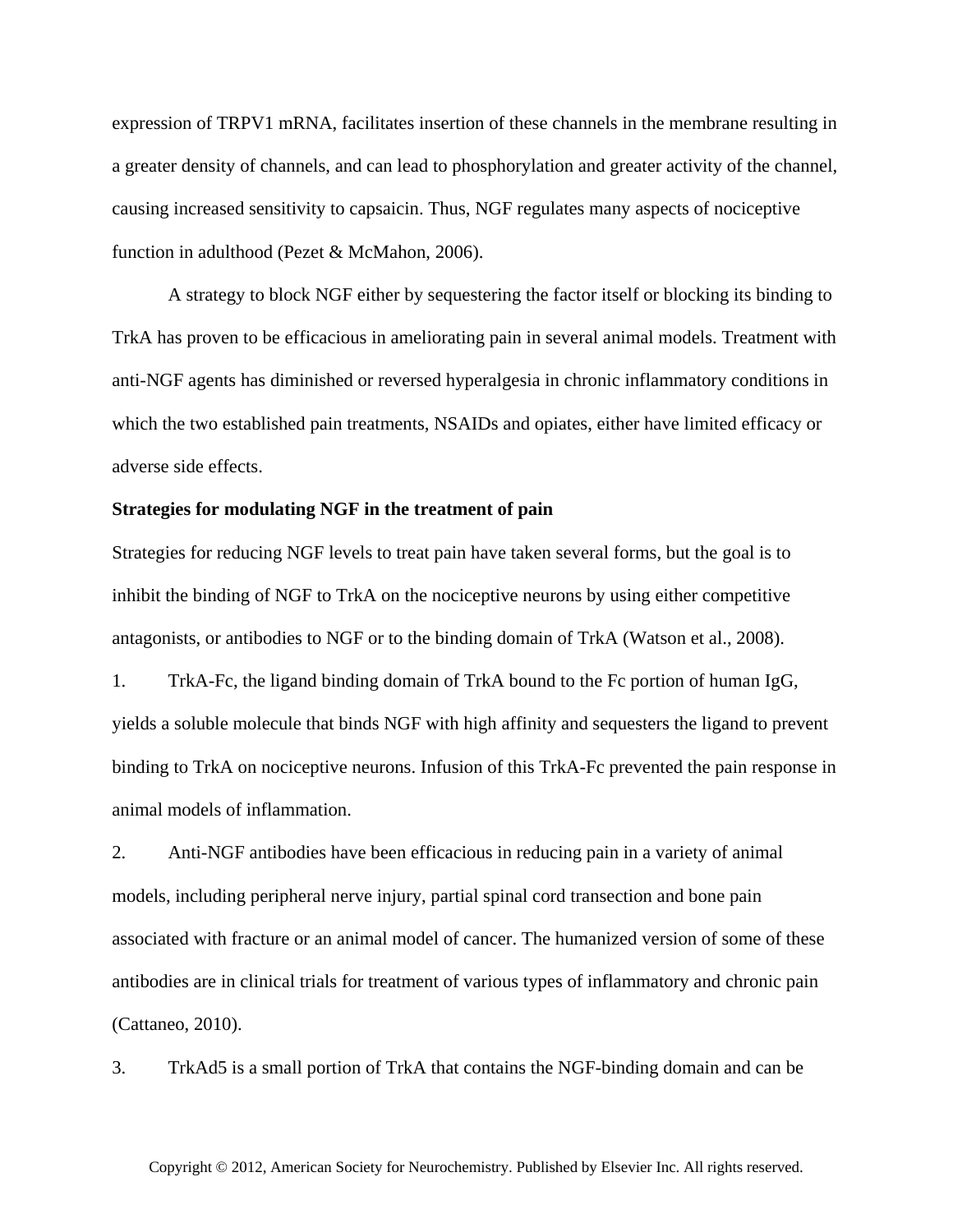produced as a small soluble protein that sequesters NGF with high affinity. Several models of inflammation have demonstrated the efficacy of this therapeutic agent in preventing hyperalgesia.

These approaches focus on sequestering NGF to prevent binding to TrkA. Additional approaches focus on blocking the receptor, either with antibodies or antagonists. A monoclonal antibody to TrkA (MNAC13) has been developed that blocks the NGF binding site on the receptor (Ugolini et al., 2007). All the antibody approaches have drawbacks associated with the size of the molecule potentially limiting its availability, as well as the possibility of generating an immune response. The development of small molecule antagonists is an alternative approach to prevent the binding of NGF to TrkA. All of the strategies discussed have been tested in animal models and show efficacy in reducing hyperalgesia in multiple paradigms of inflammatory and neuropathic pain. Several of these approaches are currently in clinical development for therapeutic use (see also Pain in Chap. 54).

## **References**

Cattaneo, 2010 A. Cattaneo, Tanezumab, a recombinant humanized mAb against nerve growth factor for the treatment of acute and chronic pain. Current Opinion in Molecular Therapeutics. 12 (2010) 94–106.

Hefti et al., 2006 F.F. Hefti, A. Rosenthal, P.A. Walicke, S. Wyatt, G. Vergara, D.L. Shelton, Novel class of pain drugs based on antagonism of NGF. Trends in Pharmacological Sciences. 27 (2) (2006) 85–91.

Pezet and McMahon, 2006 S. Pezet, S.B. McMahon, Neurotrophins: Mediators and modulators of pain. Annual Review of Neuroscience. 29 (2006) 507–538.

Ugolini et al., 2007 G. Ugolini, S. Marinelli, S. Covaceuszach, A. Cattaneo, F. Pavone, The